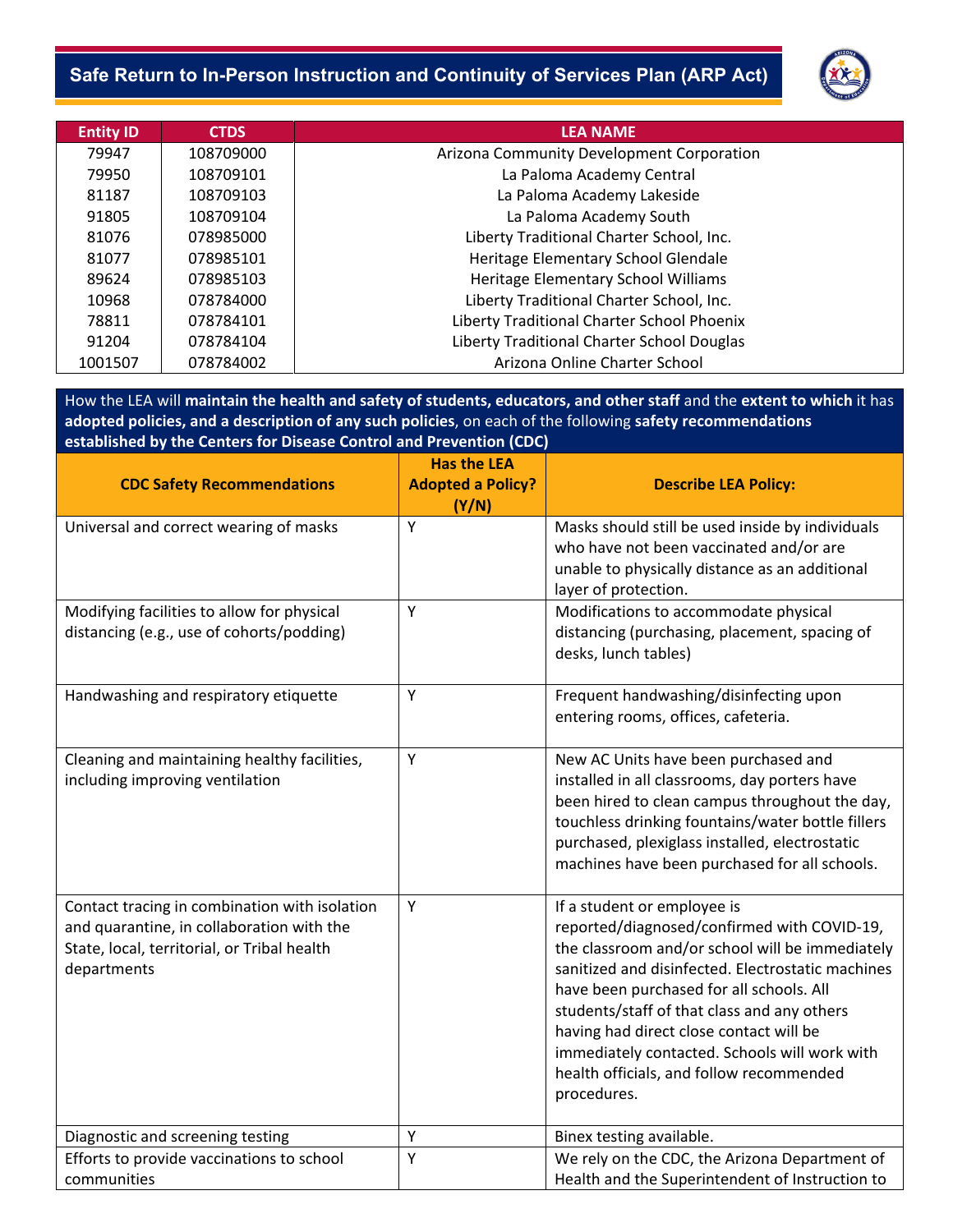## - **Safe Return to In-Person Instruction and Continuity of Services Plan (ARP Act)**



|                                                                                                            |   | give us the information necessary to make<br>informed choices for our school communities.                                                                                                                                                                                                                                                                                                                                                                                                                                                                                                                                                                                                                                                                                     |
|------------------------------------------------------------------------------------------------------------|---|-------------------------------------------------------------------------------------------------------------------------------------------------------------------------------------------------------------------------------------------------------------------------------------------------------------------------------------------------------------------------------------------------------------------------------------------------------------------------------------------------------------------------------------------------------------------------------------------------------------------------------------------------------------------------------------------------------------------------------------------------------------------------------|
| Appropriate accommodations for children<br>with disabilities with respect to health and<br>safety policies | Υ | While our committees have focused on the<br>safety and sanitation of our facilities, our<br>teachers have focused on the continuity of<br>education for all students. Our distance learning<br>plan was created with input from all<br>stakeholders and enabled our teachers to<br>address learners who had limited resources as<br>well as those that had all of the necessary<br>technological supplies. For the 2021-2022 school<br>year we have created an AOI for our district to<br>allow our families to remain at home if that is<br>their need. We will enroll those students who<br>choose to remain online into our AOI. Students<br>returning on site next year will be 100% in<br>person, with all safety protocols, in their<br>classrooms with their teachers. |
| Coordination with State and local health<br>officials                                                      | Υ | We rely on the CDC, the Arizona Department of<br>Health and the Superintendent of Instruction to<br>give us the information necessary to make<br>informed choices for our school communities.                                                                                                                                                                                                                                                                                                                                                                                                                                                                                                                                                                                 |

#### How the LEA will ensure **continuity of services**, including but not limited to services to address **students' academic needs** and **students' and staff social, emotional, mental health**, and **other needs**, which may include **student health and food services**

#### **How the LEA will Ensure Continuity of Services?**

Our schools have had a comprehensive safety plan in place since July of 2020. We pride ourselves on our immediate response to the pandemic. We have included conversations with stakeholders as well as administration and staff to ensure that we are always doing what is in the best interest of our students, staff and stakeholders that rely on education continuing. Safety has been taken care of by committees at each site who ensured that policies were developed and implemented immediately. We rely on the CDC, the Arizona Department of Health and the Superintendent of Instruction to give us the information necessary to make informed choices for our school communities. We have policies on Mask usage, sanitizing, and increasing social distancing. We spent time and money on eliminating carpets, improving the air quality of all buildings, installing plexiglass, and training our health clerks on procedures. These safety procedures will continue into next school year.

While our committees have focused on the safety and sanitation of our facilities, our teachers have focused on the continuity of education for all students. Our distance learning plan was created with input from all stakeholders and enabled our teachers to address learners who had limited resources as well as those that had all of the necessary technological supplies. For the 2021-2022 school year we have created an AOI for our district to allow our families to remain at home if that is their need. We will enroll those students who choose to remain online into our AOI. Students returning on site next year will be 100% in person, with all safety protocols, in their classrooms with their teachers.

| <b>Students' Needs:</b> |                                                                                                                                                                                                                                                                                                                                                                                                             |
|-------------------------|-------------------------------------------------------------------------------------------------------------------------------------------------------------------------------------------------------------------------------------------------------------------------------------------------------------------------------------------------------------------------------------------------------------|
| <b>Academic Needs</b>   | Loss of Learning will be addressed immediately and with a data<br>based plan. Our schools use multiple assessment systems to<br>determine the greatest student need and the academic areas that<br>are the most affected by the lack of continuous learning faced by<br>some students. Our schools will first be providing Summer school<br>for all students through both teacher recommendation and parent |
|                         |                                                                                                                                                                                                                                                                                                                                                                                                             |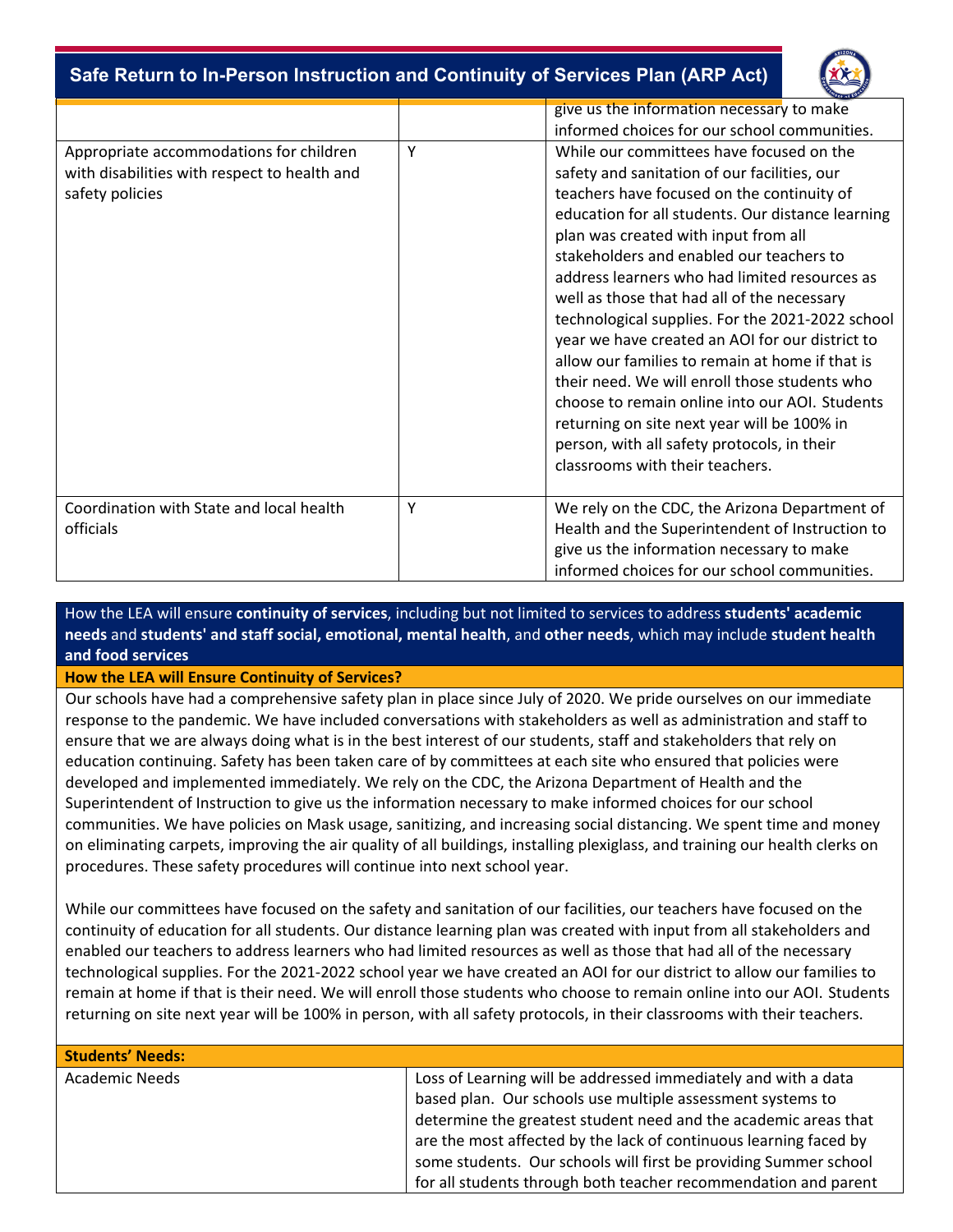|                                               | Safe Return to In-Person Instruction and Continuity of Services Plan (ARP Act)                                                                                                                                                                                                                                                                                                                                                                                                                                                                                                                                                                                                                                                                                                                                                                                                                                                                                                                         |
|-----------------------------------------------|--------------------------------------------------------------------------------------------------------------------------------------------------------------------------------------------------------------------------------------------------------------------------------------------------------------------------------------------------------------------------------------------------------------------------------------------------------------------------------------------------------------------------------------------------------------------------------------------------------------------------------------------------------------------------------------------------------------------------------------------------------------------------------------------------------------------------------------------------------------------------------------------------------------------------------------------------------------------------------------------------------|
|                                               | request. This summer school will focus on standards taught during<br>the prior school year. Once school begins we will be offering;<br>tutoring and a free afterschool learning program that is academically<br>focused.                                                                                                                                                                                                                                                                                                                                                                                                                                                                                                                                                                                                                                                                                                                                                                               |
|                                               | Students on grade level will be able to participate in both our<br>targeted tutoring plan and the free academically base after school<br>program. Our schools use a standards based scope and sequence<br>plan with on grade level standards that                                                                                                                                                                                                                                                                                                                                                                                                                                                                                                                                                                                                                                                                                                                                                      |
| Social, Emotional and Mental Health Needs     | Our SEL focus will use the 12 areas of student engagement<br>opportunities to enhance SEL skills. We have a plan for each month<br>to focus on Project Based Learning within the classroom with an<br>additional focus for our most vulnerable groups of students within<br>our subgroups. Teachers are trained on these skills and the skills are<br>incorporated in daily lessons to ensure that the social and emotional<br>needs of our students are addressed and met in an open<br>nonthreatening manner.<br>Interventions centered on our character program that include<br>Cognitive skills (attention control, working memory), Emotional skills<br>(recognizing and understanding emotions in oneself and others),<br>Interpersonal skills (understanding social cues, conflict resolution),<br>Additional Skills/Supports (Character-building and acting upon core<br>ethical values, Mindset-attitudes and beliefs about oneself and<br>others and responses to events throughout the day) |
| Other Needs (which may include student health |                                                                                                                                                                                                                                                                                                                                                                                                                                                                                                                                                                                                                                                                                                                                                                                                                                                                                                                                                                                                        |
| and food services)<br><b>Staff Needs:</b>     |                                                                                                                                                                                                                                                                                                                                                                                                                                                                                                                                                                                                                                                                                                                                                                                                                                                                                                                                                                                                        |
| Social, Emotional and Mental Health Needs     | The following are skill sets focused on and trainings are provided for<br>staff and students:                                                                                                                                                                                                                                                                                                                                                                                                                                                                                                                                                                                                                                                                                                                                                                                                                                                                                                          |
|                                               | <b>Emotional Skills</b><br><b>Emotion Knowledge and Expression</b><br>The ability to recognize, understand, and label emotions in oneself<br>and others (emotion knowledge) and to express one's feelings in<br>contextually appropriate ways (emotion expression).                                                                                                                                                                                                                                                                                                                                                                                                                                                                                                                                                                                                                                                                                                                                    |
|                                               | <b>Emotion and Behavior Regulation</b><br>The ability to use effortful control strategies to modify the intensity<br>or duration of emotional arousal, both positive and negative<br>(emotion regulation) as well as the ability to learn and conform to<br>expectations for appropriate social behavior (behavior regulation).                                                                                                                                                                                                                                                                                                                                                                                                                                                                                                                                                                                                                                                                        |
|                                               | <b>Empathy and Perspective Taking</b><br>The ability to understand another person's emotional state and<br>point of view. This includes identifying, acknowledging, and acting<br>upon the experiences, feelings, and viewpoints of others, whether<br>by placing oneself in another's situation or through the vicarious<br>experiencing of another's emotions.                                                                                                                                                                                                                                                                                                                                                                                                                                                                                                                                                                                                                                       |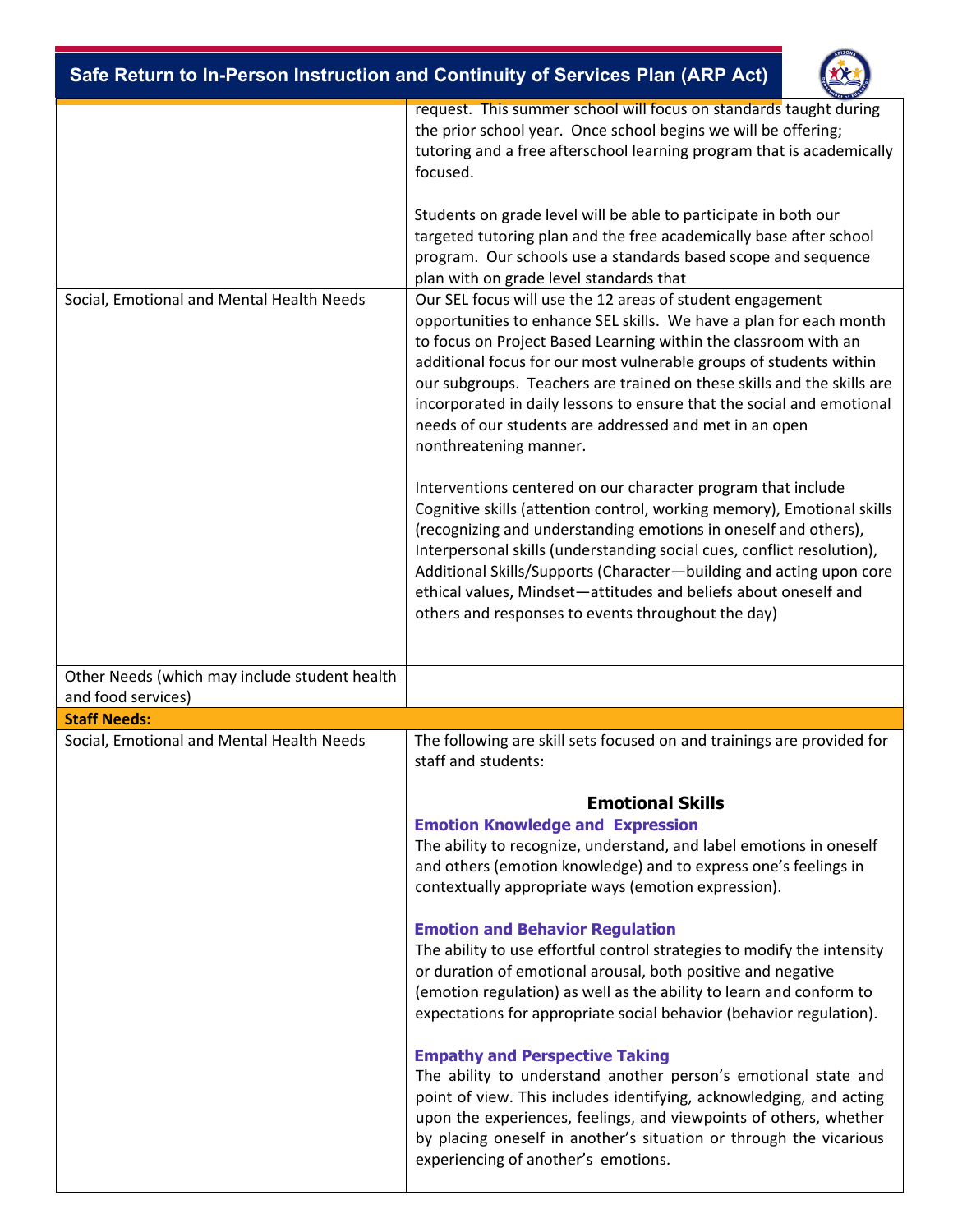| Safe Return to In-Person Instruction and Continuity of Services Plan (ARP Act) |  |
|--------------------------------------------------------------------------------|--|
|                                                                                |  |



|                    | <b>Interpersonal Skills</b><br>Understanding Social Cues The process through which children<br>interpret cues from their social environment and use them<br>understand the behaviors of others.                                                                                                                                                                     |  |
|--------------------|---------------------------------------------------------------------------------------------------------------------------------------------------------------------------------------------------------------------------------------------------------------------------------------------------------------------------------------------------------------------|--|
|                    | <b>Conflict Resolution/Social Problem-Solving</b><br>The ability to generate and act on effective strategies or solutions<br>for challenging interpersonal situations and conflicts.                                                                                                                                                                                |  |
|                    | <b>Prosocial Skills</b><br>The skills required to organize and navigate social relationships,<br>including the ability to interact effectively with others and develop<br>positive relationships. Includes a broad range of skills and behaviors<br>such as listening/communication, cooperation, helping, community-<br>building, and being a good friend.         |  |
|                    | <b>Additional Skills</b>                                                                                                                                                                                                                                                                                                                                            |  |
|                    | <b>Character</b> A set of culturally determined skills, values, and habits<br>required to understand, care about, and act upon core ethical<br>values (e.g., respect, justice, citizenship, responsibility for self and<br>others) and to perform to one's highest potential in achievement or<br>work contexts, such as perseverance, diligence, and self-control. |  |
|                    | <b>Mindset</b> Attitudes and beliefs about oneself, others, and one's<br>own circumstances that impact one's interpretation of and<br>response to events and interactions throughout their day.                                                                                                                                                                     |  |
| <b>Other Needs</b> |                                                                                                                                                                                                                                                                                                                                                                     |  |
|                    |                                                                                                                                                                                                                                                                                                                                                                     |  |

| The LEA must regularly, but no less frequently than every six months (taking into consideration the timing of<br>significant changes to CDC guidance on reopening schools), review and, as appropriate, revise its plan for the safe<br>return to in-person instruction and continuity of services through September 30, 2023 |                                                                                                                                                          |  |
|-------------------------------------------------------------------------------------------------------------------------------------------------------------------------------------------------------------------------------------------------------------------------------------------------------------------------------|----------------------------------------------------------------------------------------------------------------------------------------------------------|--|
| Date of Revision 06/01/2021                                                                                                                                                                                                                                                                                                   |                                                                                                                                                          |  |
| <b>Public Input</b>                                                                                                                                                                                                                                                                                                           |                                                                                                                                                          |  |
| Describe the process used to seek public<br>input, and how that input was taken into<br>account in the revision of the plan:                                                                                                                                                                                                  | District wide surveys to parents and staff<br>Weekly meetings with site-level administrators, who collaborated with site<br>teams<br>Emails, phone-calls |  |

# **U.S. Department of Education Interim Final Rule (IFR)**

## **(1) LEA Plan for Safe Return to In-Person Instruction and Continuity of Services**

- (a) An LEA must describe in its plan under section 2001(i)(1) of the ARP Act for the safe return to in-person instruction and continuity of services—
	- (i) how it will maintain the health and safety of students, educators, and other staff and the extent to which it has adopted policies, and a description of any such policies, on each of the following safety recommendations established by the CDC:
		- (A) Universal and correct wearing of masks.
		- (B) Modifying facilities to allow for physical distancing (*e.g.,* use of cohorts/podding)